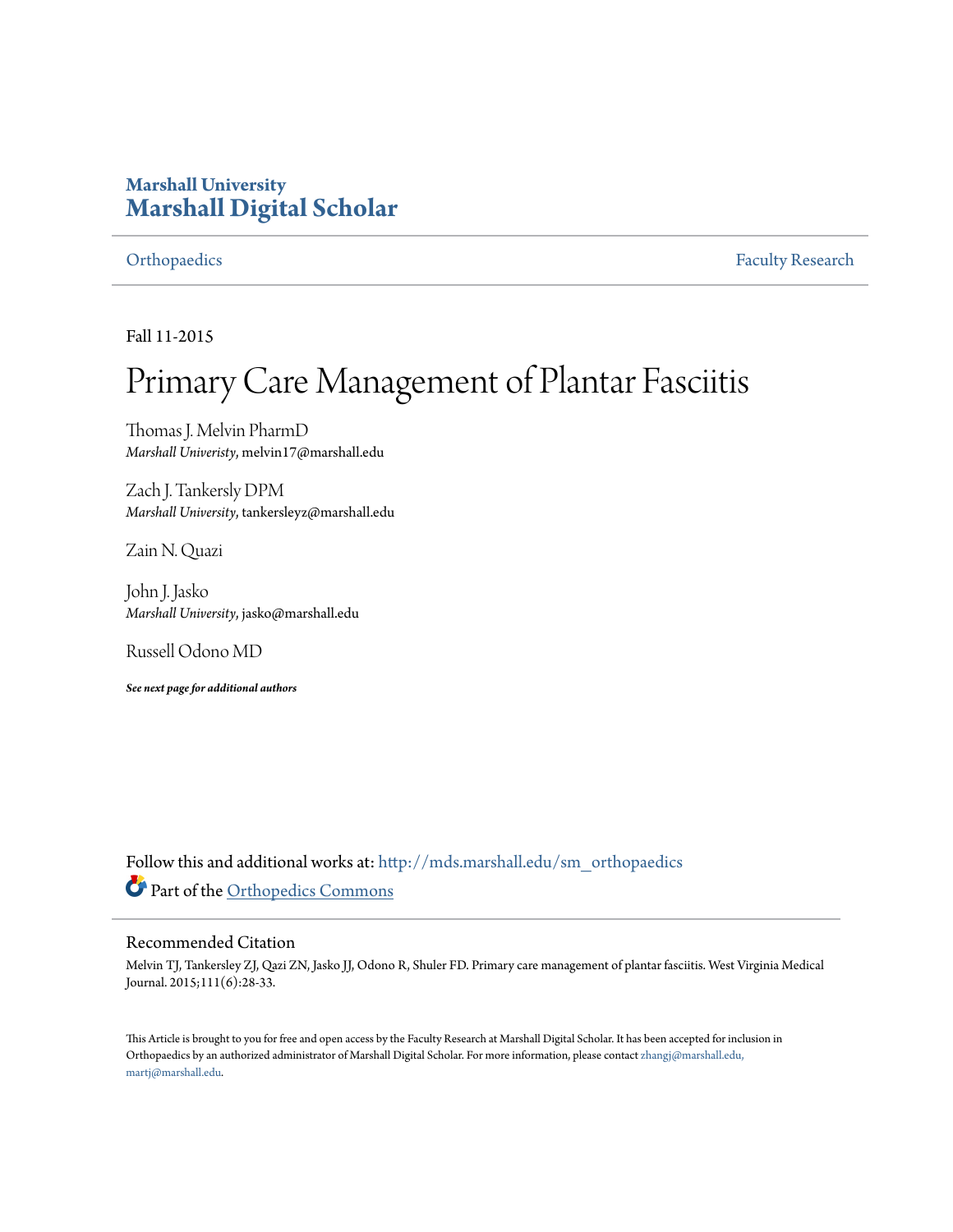#### **Authors**

Thomas J. Melvin PharmD; Zach J. Tankersly DPM; Zain N. Quazi; John J. Jasko; Russell Odono MD; and Franklin D. Shuler MD, PhD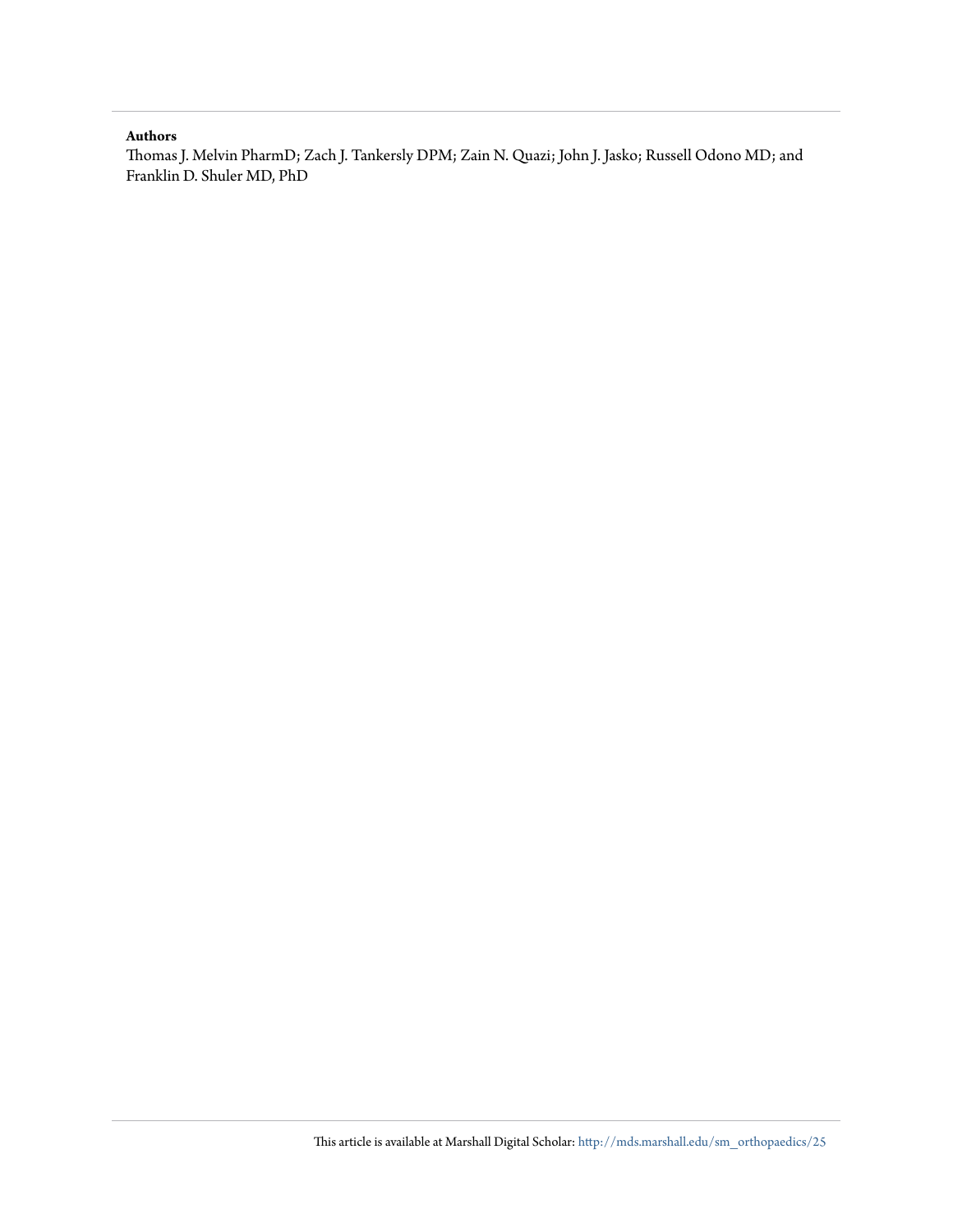# Primary Care Management of Plantar Fasciitis

#### **Thomas J. Melvin, Pharm D, MSII**

*Medical Student, Joan C. Edwards School of Medicine, Marshall University*

#### **Zach J. Tankersley, DPM, FACFAS**

*Associate Professor, Chief, Foot and Ankle Surgical Service, Marshall University, Department of Orthopaedic Surgery*

#### **Zain N. Qazi, MD**

*Orthopaedic Research Fellow, Marshall University*

#### **John J. Jasko, MD** *Assistant Professor, Marshall University, Department of Orthopaedic Surgery*

**Russell Odono, MD** *Resident PGY V, Marshall University, Department of Orthopaedic Surgery*

#### **Franklin D. Shuler, MD, PhD**

*Professor, Orthopaedic Trauma Vice Chairman, Orthopaedic Research Medical Director, Senior Fracture Program Marshall University, Department of Orthopaedic Surgery*

**Corresponding Author:** Zach J. Tankersley, DPM, FACFAS, Marshall University, Department of Orthopaedic Surgery, 1600 Medical Center Drive, Suite G-500, Huntington, WV 25701. E-mail: tankersleyz@marshall.edu.

#### **Abstract**

Plantar fasciitis (PF) is present in 10% of the population and is the most common cause of plantar heel pain. PF is painful, can alter daily activities and presents as a sharp pain localized to the plantar foot and medial heel. The underlying etiology involves microtrauma to the plantar fascia, specifically at its insertion point on the calcaneus. Successful management of plantar fasciitis is typically achieved with the conservative therapy approaches discussed.

#### **Introduction**

Plantar fasciitis is a common overuse injury that can be associated with substantial heel pain. It typically arises from repetitive microtrauma to the plantar fascia; a thick aponeurotic tissue that extends from the medial tubercle of the calcaneus to the proximal phalanges of the toes. (Figure 1) Its function is to support the arch, wherein it acts like a suspension

system when the foot bears weight, providing static support and dynamic shock absorption.<sup>1,2</sup> Microtears in the plantar fascia most commonly occur at the calcanealfascial interface. This microtrauma can cause a combination of degeneration and inflammation of surrounding tissue, which may lead to significant heel pain.3,4

Plantar fasciitis is commonly seen in primary care as it accounts for 80% of all heel pain and 10% of all running related injuries.<sup>5</sup> Additionally, it is estimated that one million people in the United States receive treatment for plantar fasciitis each year.5,6 This condition is seen more commonly in females, athletes, obese individuals (BMI > 30 kgm2 ), and has a peak incidence of 40-60 years.<sup>6</sup> Other risk factors include individuals with pes planus (flat foot), pes cavus (high arch), reduced ankle dorsiflexion, and excessive pronation (body weight staying on the inner edge of the sole) during walking or running.<sup>6-8</sup>

### **Clinical Manifestations and Diagnosis**

The hallmark sign of plantar fasciitis is a history of post-static dyskinesia: heel pain with the first few steps in the morning and/or after periods of inactivity.<sup>8,9</sup> Pain is typically elicited when palpating the fascial attachment site on the medial distal edge of the heel pad. (Red star in Figure 1) This disorder is commonly associated with plantar heel spurs, but there is debate about the presence of heel spurs as a cause of pain; studies have discovered 50%-75% of heel pain patients have heel spurs. However, these same studies have also found the heel spurs in up to 63% of asymptomatic individuals.<sup>10,11</sup> Cadeveric studies show spurs often lie dorsal to the plantar fascia

within the flexor digitorum brevis and abductor hallicus muscles.<sup>12</sup> Others have demonstrated that these bone spurs can grow off the calcaneus to alleviate the stretch of the plantar fascia. In this case, they are thought to be part of the solution and not the problem.<sup>13</sup>

Diagnosis of plantar fasciitis can be established with a thorough history and physical exam. A history of post-static dyskinesia is pathognomonic for plantar fasciitis, especially in the acute setting (<3 months). Additionally, the history will typically reveal an exacerbation of pain when walking barefoot, on toes, or up stairs.<sup>14</sup> Pain may persist or worsen throughout the day when inflammation has occurred over a subacute to chronic period (>6 months). If such pain persists without amelioration through conservative management, then an alternative diagnosis should be considered. Pain that tends to increase with walking is a feature of calcaneal stress fractures and nerve entrapment, whereas pain that is habitually worse at night can be a sign of tarsal tunnel syndrome or infection.<sup>14-16</sup>

The physical exam will usually show substantial pain on palpation about the medial plantar region of the heel (calcaneal-fascial interface, see Figure 1), tightness of the Achilles tendon, and reduced ankle dorsiflexion. The use of diagnostic imaging for PF is typically not warranted unless another diagnosis is strongly suspected.14

#### **Treatment**

#### **Conservative Therapy**

Plantar fasciitis is typically selflimiting; however, resolution normally takes around 6-12 months.17 Of the many treatment options available for plantar fasciits, rest can be the most fundamental and effective.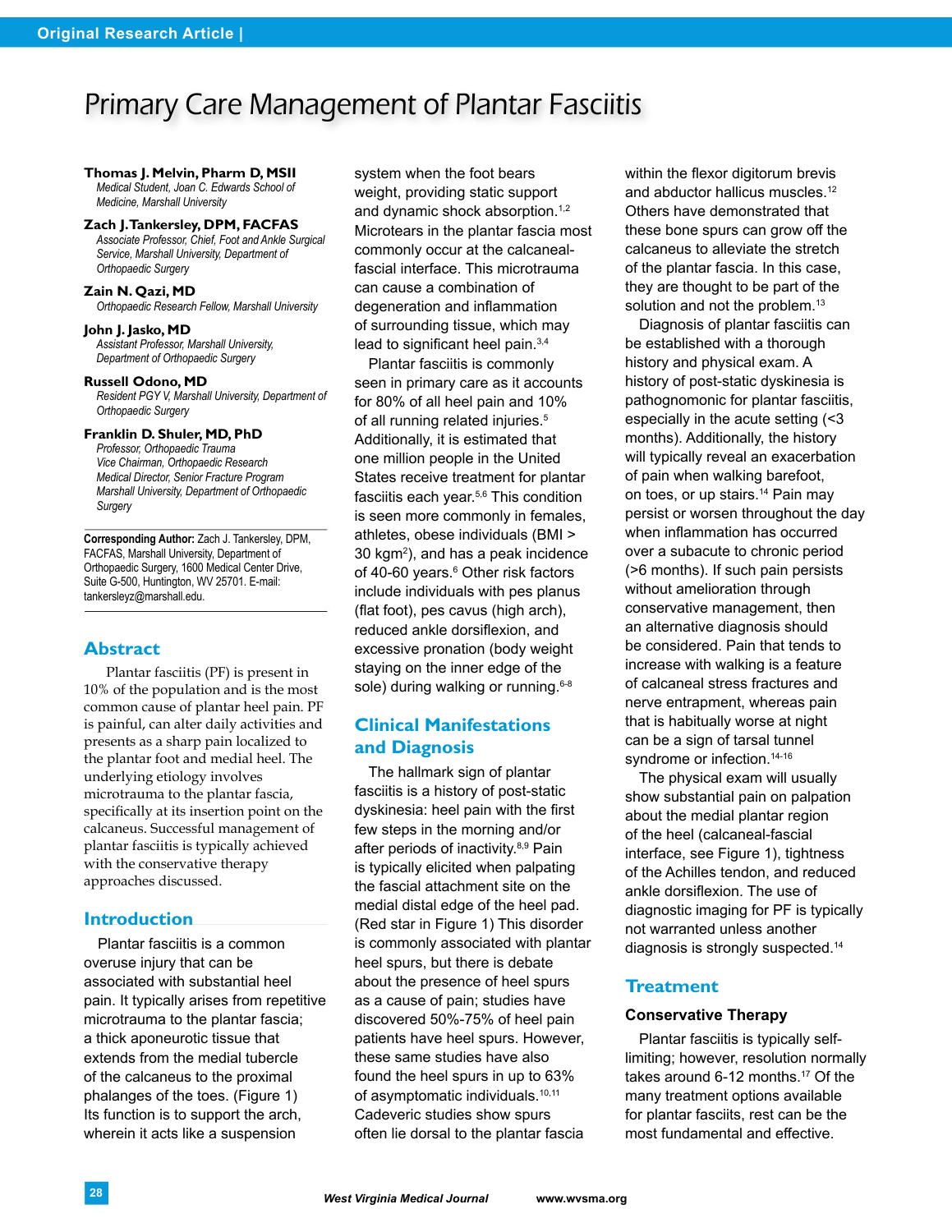**Figure 1: Plantar fascia diagram. T***he plantar fascia runs from the calcaneal tuberosity to the metatarsal heads. The red star highlights the point of maximal tenderness to palpation in plantar fasciitis.* 



#### *Table 1: Summary of Plantar Fasciitis Treatments*

| Stretching                                        | Calf/Achilles tendon stretching and plantar specific stretching<br>have been shown to provide improvement in pain relief and<br>muscle flexibility.       |
|---------------------------------------------------|-----------------------------------------------------------------------------------------------------------------------------------------------------------|
| lce                                               | Apply ice for 5-15 minutes after performing stretching exercises                                                                                          |
| Heel cups                                         | Accommodative therapy has been shown to be inferior to<br>functional orthotics and taping.                                                                |
| Athletic Taping                                   | Low Dye taping (Table 3) has been shown to provide pain relief                                                                                            |
| Orthotics                                         | Have been shown to provide a reduction in pain and an<br>improvement in function. Be sure to choose an appropriate<br>orthotic that conforms to the arch. |
| <b>NSAIDs</b>                                     | Useful as an adjunctive treatment with other conservative<br>modalities, best to keep trial to 2-3 weeks to avoid adverse<br>side effects                 |
| Steroid<br>Injections                             | May provide good short term outcomes, but steroid injections<br>are associated with fascia rupture and fat pad atrophy                                    |
| <b>Night Splints</b>                              | Typically reserved for patients not responding to other<br>conservative treatment modalities                                                              |
| Extracorporeal<br>Shock Wave<br>Therapy<br>(ESWT) | Reserved for patients not responding to more conservative<br>therapies.                                                                                   |
| Surgery                                           | Usually permanent solution but reserved for conservative<br>treatment refractory patients                                                                 |

In a follow up survey comparing conservative treatments, rest was cited as the most effective treatment for 25% of patients.<sup>18</sup> Advising patients to avoid walking barefoot on hard surfaces, avoid running, and avoid excessive standing/walking may provide adequate rest to the plantar fascia. Another fundamental aspect in the management of plantar fasciitis is replacing worn shoes with ones having adequate arch support. Changing footwear can have a significant impact on treatment and was cited by 14% of patients as a treatment that worked best.<sup>18</sup> Suggestions for incremental treatment options are demonstrated in the plantar fasciitis treatment ladder (Figure 2).

There are a plethora of other treatments for plantar fasciitis documented in the literature (Table 1). It is generally recommended to start treatment conservatively with stretching, ice massages, NSAIDs, and orthotics. Stretching exercises (Table 2) are aimed to help correct functional risk factors (weakness of intrinsic foot muscles) and decrease tension in the calf muscles. Stretching can be targeted to the calf muscles/Achilles tendon or be specific to the plantar fascia itself. In a randomized controlled trial comparing these two approaches, it was found that plantar fascial specific stretching showed the greatest improvement; however, both groups demonstrated an overall decrease in pain.<sup>19</sup> Thus, patients may receive the greatest benefit with a stretching program consisting of exercises specific to the plantar fascia mixed with traditional calf stretching. These exercises should be performed multiple times per day, especially upon awakening or after sitting for extended periods of time. An excellent handout for patients and practitioners is available from the American Orthopaedic Foot and Ankle Society (http://www.aofas.org/footcaremd/ conditions/ailments-of-the-heel/ Pages/Plantar-Fasciitis.aspx).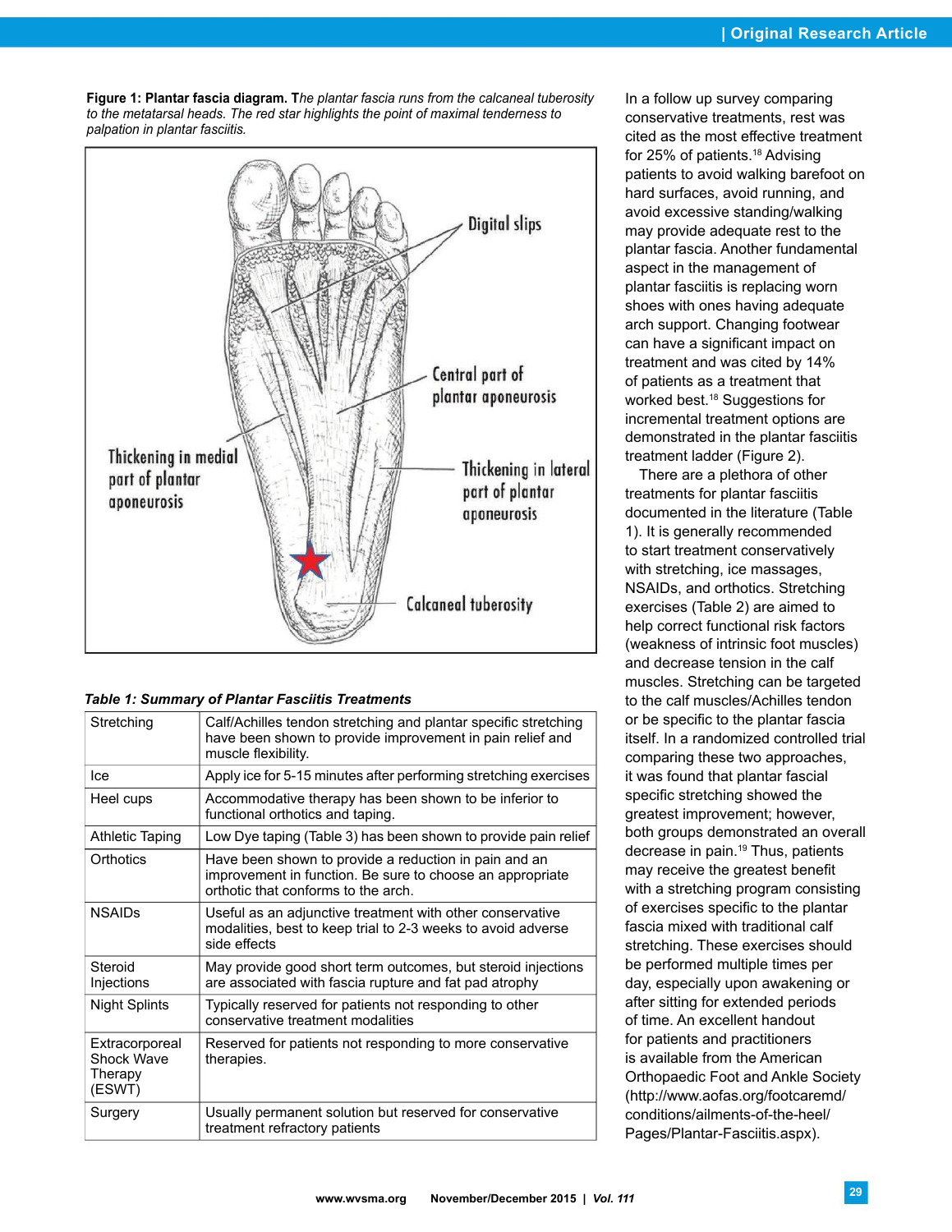| Calf Stretch (towel)             | Grab a rolled towel at both ends while holding it under the ball of your foot. Gently pull the towel<br>toward you while keeping your knee straight. Hold this position for 10 seconds. Repeat 3 times. <sup>45</sup>                                                                                                                                                                                                                                                                                                                                                                                |
|----------------------------------|------------------------------------------------------------------------------------------------------------------------------------------------------------------------------------------------------------------------------------------------------------------------------------------------------------------------------------------------------------------------------------------------------------------------------------------------------------------------------------------------------------------------------------------------------------------------------------------------------|
| Calf Stretch<br>(standing)       | Put your hands against the wall at about eye level. Keep the injured leg back, the uninjured leg<br>forward, and the heel of your injured leg on the floor. Turn your injured foot slightly inward as you<br>slowly lean into the wall until you feel a stretch in the back of your calf. Hold for 15 to 30 seconds.<br>Repeat 3 times. <sup>45</sup>                                                                                                                                                                                                                                                |
| Achilles Tendon<br>Stretch       | Stand on a step and slowly let your heels down over the edge of the step as you relax your calf<br>muscles. Hold the stretch for about 10 seconds, then tighten your calf muscle a little to bring your<br>heel back up to the level of the step. Repeat 3 times. <sup>45</sup>                                                                                                                                                                                                                                                                                                                      |
| <b>Plantar Fascia</b><br>Stretch | Perform this exercise while sitting and crossing the affected leg over the contralateral leg. The hand<br>on the affected side of the body is positioned with the fingers across the plantar aspect of the toes<br>just distal to the metacarpalphalangeal joints to pull the toes back toward the ankle and shin until<br>feeling a stretching sensation in the arch of the foot The tension in the plantar fascia should be<br>confirmed by palpation. The stretch should be held for a count of 10 and repeated 10 times. The<br>exercise should be performed three times each day. <sup>19</sup> |

#### *Table 2: Stretching*

**Figure 2: Plantar fasciitis treatment ladder.** *Treatment options are considered based on the duration of patient symptoms and length of treatment (times in red). Generally, those patients presenting with shorter duration of symptoms will respond more quickly to the initial /*  first tier treatments (light green). Those patients with longer duration of symptoms may benefit *from the addition of second line treatments (green). Patient referral with a consideration of third line (dark green) and surgical treatment options are considered with the onset of chronic symptoms not responding to the incremental closed treatment protocols presented.* 



Non-steroidal anti-inflammatory drugs have been shown to help mitigate pain, especially when combined with the other conservative treatment modalities. A randomized trial evaluating the efficacy of the addition of NSAIDs to traditional conservative therapy (stretching, heel cups, night splinting) showed a trend of increased pain relief in the NSAID

treatment group.20 The general consensus is to prescribe a shortterm trial of NSAIDs of two to six weeks, as long-term use of NSAIDs is associated with an increased frequency of gastritis, interstitial nephritis, and GI bleeding.15,20,21

Accommodative therapy with over the counter heel cups/inserts is used to decrease the impact on the calcaneus by providing an

elevated soft cushion. One study comparing the efficacy of heel cups to functional orthotics (prefabricated and custom) showed only those treated with functional orthotics produced significant improvements in function and pain. $22$  Thus, heel cups alone are generally not recommended for treatment.

 The literature shows mixed results when comparing custom to over the counter prefabricated orthotics. In a study comparing their efficacy, it was noted that 80% of patients treated with prefabricated orthotics showed improvement compared with 68% of patients treated with custom orthotics.23 Other studies show prefabricated and custom orthotics to be equally effective. $24,25$  Due to the ambiguity of the literature, it is generally recommended to initiate treatment with an over the counter prefabricated orthotic and move to a custom orthotic if the patient fails treatment, as prefabricated orthotics are less expensive.16

Taping can provide direct arch support by preventing excessive pulling of the plantar fascia at its insertion on the calcaneus. It is typically applied in the office, lasts 1-2 days, and requires a specific technique in order to be effective (Table 3). In a study evaluating the effectiveness of low-dye taping for relieving pain associated with plantar fasciitis, the investigators found a significant reduction in pain when compared with placebo.<sup>26</sup> Studies performed by Martin<sup>25</sup> and Lynch<sup>27</sup> utilized a combination of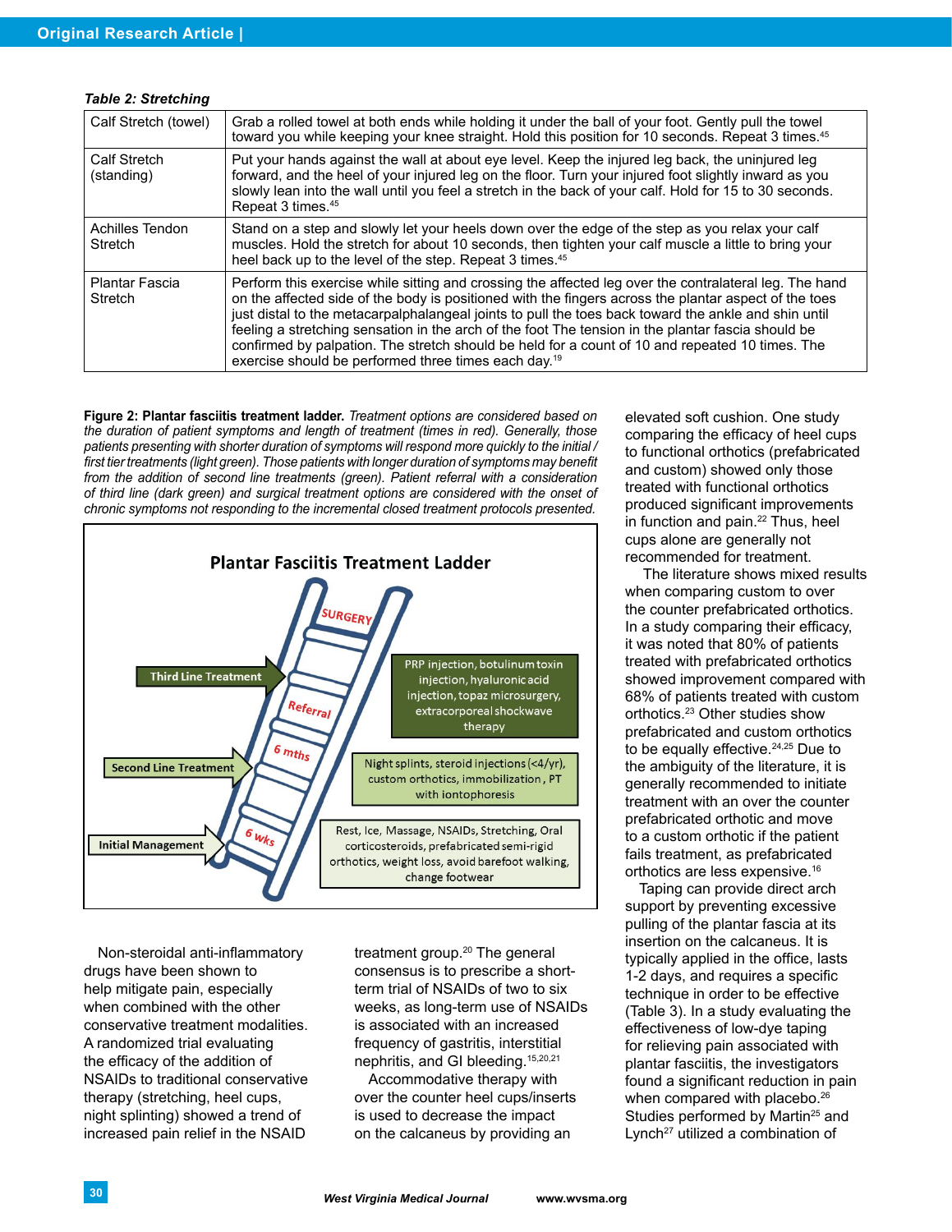#### *Table 3: Low Dye Taping*

A strip of adhesive tape (the metatarsal strip) is applied in a circumferential fashion at the level of the metatarsal heads. A second strip of tape is started at the lateral aspect of the plantar surface of the metatarsal strip, and applied diagonally across the sole, around the heel, along the lateral border of the foot, and ends on the metatarsal strip. The third and fourth strips are started at the lateral aspect of the metatarsal strip, are carried around the heel, and end on the metatarsal strip near the base of the great toe.16

taping and functional orthotics and demonstrated significant improvement, thus low dye taping is typically recommended in most treatment protocols.

Night splinting is another treatment modality frequently cited in the literature. Night splints keep the ankle dorsiflexed; this puts the plantar fascia in an optimal anatomic position to facilitate healing. Although several studies show night splinting to be an effective treatment<sup>28-30</sup>, they are usually considered uncomfortable and patient compliance may be an issue.<sup>25</sup>

#### **Injections, Surgery, Shockwave therapy**

Corticosteroid injections are frequently used to treat tendinopathies, however the literature is mixed with respect to their role in PF treatment and they are considered a second line treatment option. (Figure 2) The general consensus is that steroid therapy can provide good shortterm outcomes, however long term efficacy is less clear.31 It is important to note that steroid injections are associated with complications such as fat pad atrophy and plantar fascia calcification, which may cause long-term discomfort.<sup>9</sup> We therefore recommend limiting steroid injections to no more than 4 per year. Third line treatment options (Figure 2) include additional injections, microsurgery and shock wave therapy.

Platelet rich plasma (PRP) is a blood-derived product with elevated platelets and varying concentrations of growth factors. It is hypothesized that when PRP is injected into injured tissue, it modulates collagen synthesis, decreases inflammation,

and promotes tissue healing.32 PRP injections have been shown to be effective in the treatment of various musculoskeletal conditions. In particular, it has exhibited promising results in the treatment of chronic plantar fasciitis. Several studies show significant improvements in pain and function, and one particular study demonstrated long-term superiority over steroid injections.33-35 However, its place in PF therapy is still contentious. PRP should be considered as an alternative to surgery in refractory cases unresponsive to more conservative treatment modalities and is a third line treatment option.<sup>32</sup>

Extracorporeal shock wave therapy (ESWT) has been used to treat a variety of musculoskeletal disorders including plantar fasciitis. It is hypothesized that shock waves targeted to the plantar fascia promote angiogenesis leading to tissue regeneration.<sup>36,37</sup> However, the clinical trials evaluating ESWT yield mixed reviews.36-39 Thus, ESWT is generally reserved as salvage therapy after failure of traditional conservative treatment.

Radiofrequency microtenotomy (Topaz in Figure 2) is a minimally invasive procedure that utilizes radiofrequency energy to increase blood flow and facilitate healing.<sup>40</sup> When compared to traditional plantar fascia release, this procedure provides the surgeon with a more precise and targeted approach while preserving the plantar aponeurosis.41 RF microtenotomy has been studied in the treatment of rotator cuff tendinosis, tennis elbow, and plantar fasciitis with promising results.40-43 Thus, it is a viable alternative to traditional



**Representing physicians,** hospitals, nursing homes and other health care providers in litigation, credentialing, disciplinary, regulatory and business-related matters.

**CASEY & CHAPMAN, PLLC 1140 Chapline Street** Wheeling, WV 26003 (304) 231-2405  $(866)$  296-2591 (fax)

www.cclawpllc.com